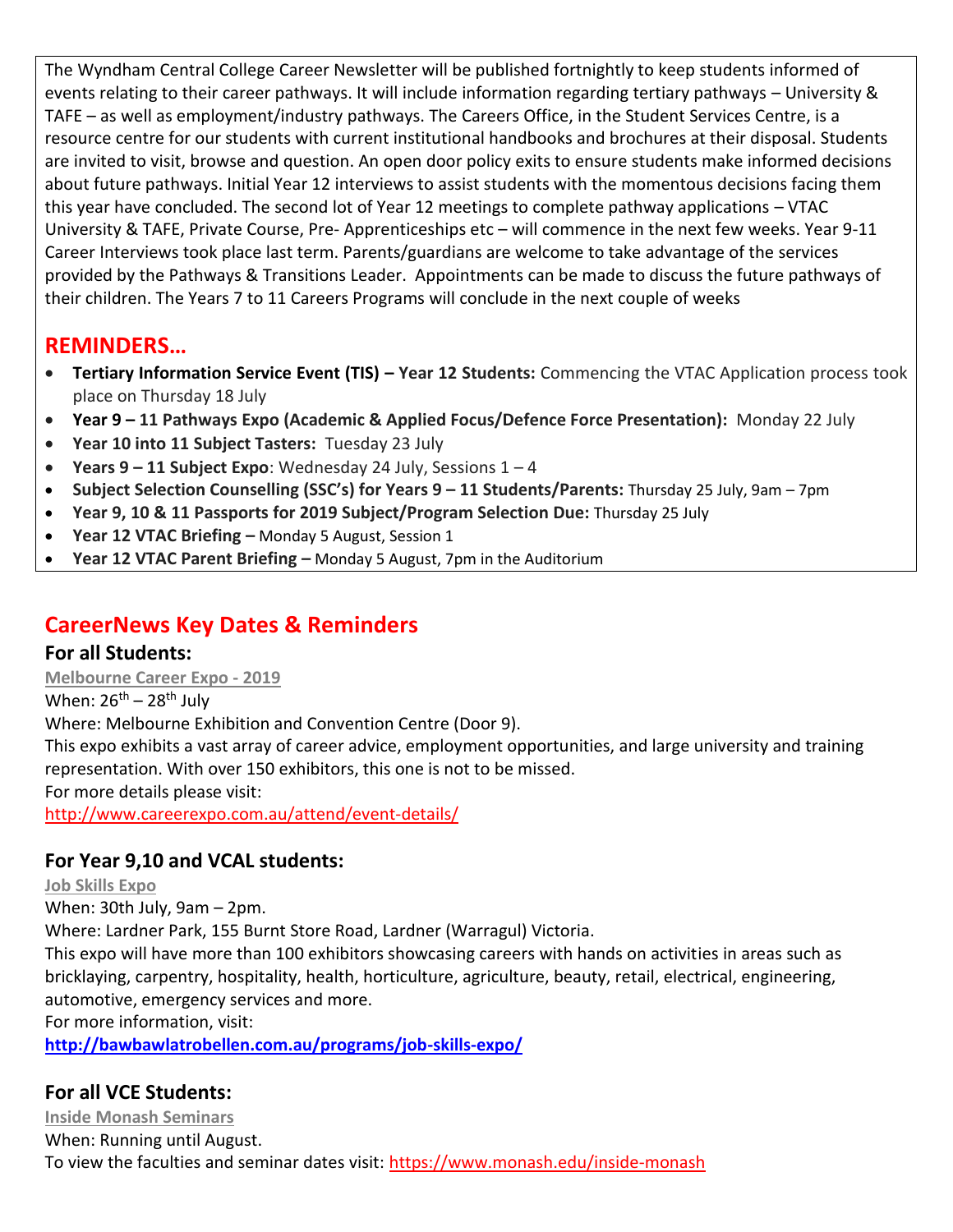**Monash Information Evenings**

When: Running until September. at various locations across Victoria. Visit:<https://www.monash.edu/information-evenings>

#### **VTAC Information Night**

Learn more about the VTAC application process, timelines, SEAS, scholarships and the VTAC offer system. Tertiary providers will be there to assist students and parents from 6.00 pm to 6.45 pm. When: July 30th Where: Rosanove Auditorium, St Margaret's School, 27-47 Gloucester Avenue, Berwick. (Enter from St Margaret's Place). Time: 7.00 pm Please register your attendance with Bev Dawes at St Margaret's School: [dawesb@stmargarets.vic.edu.au](mailto:dawesb@stmargarets.vic.edu.au)

#### **For all VCE Students:**

#### **UCAT Testing Reminder**

Testing has commenced and ends on the 31<sup>st</sup> of July. Make sure you're aware of your preferred course's entry requirements.

**Important VCAT Course Deadlines - 2019** Here are VCAT deadlines for your diary: Applications for courses commencing in 2020: Open – Monday 5th August at 9am. Close – Monday 30th September at 5pm.

SEAS Applications Open - Monday 5th August.

Scholarship Applications Open – Monday  $5<sup>th</sup>$  August

### **News & Updates**

We hope you had an enjoyable and restful mid-year break and wish you all the best for a productive term 3. You will notice that the Open Day schedule has been included in the last few newsletters to ensure you are aware of your preferred institution's up and coming open days.

All Year 10, 11 & 12 Students have been given a comprehensive copy of the Open Day Calendar.

These events are a fantastic opportunity for students to get a feel for the culture, resources, staff, societies and courses offered.

To help make your tours less overwhelming, it is recommended that you have an plan of what you intend to see, do and explore on campus. Here are a few tips to get started!

- 1. Firstly, if you haven't already, research your areas of interest and the courses available (including entry requirements) to create your open day shortlist. (Visit: [https://www.vtac.edu.au\)](https://www.vtac.edu.au/)
- 2. Register for each day you wish to attend. This will ensure you are aware of when all information sessions are being held and that you will be updated of any changes beforehand.
- 3. Get an 'Open Day Guide' from the institution's website before you attend their open day.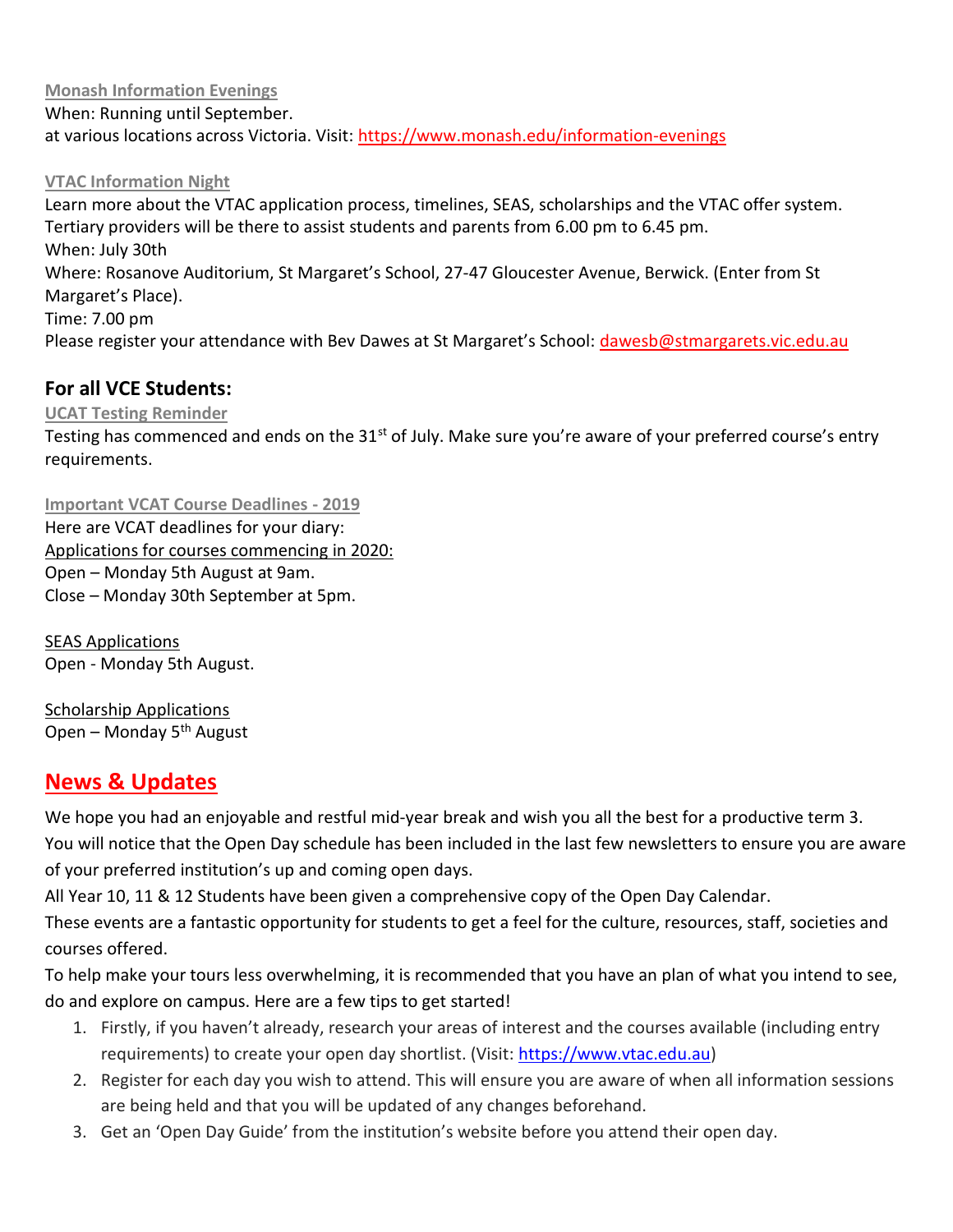- 4. Plan your day. Allow sufficient time for your visit, two hours or so is advisable to explore the campus and talk with current students.
- 5. Tour nearby accomodation if you are planning to move closer to campus.
- 6. Finally when you're finished, review your options!

Remember:

If you're short on time during your open day visits, prioritise the parts of campus and the buildings or facilities you'll be most likely to use.

Also consider a rural campus, ATAR's are often lower at rural campuses and they can offer other advantages (eg smaller classes).

Goodluck and have fun!

## **ACU Update**

#### **Community Achiever's Program (CAP)**

ACU has just announced their minimum ATAR requirements for 2020 entry for their Community Achiever Program (CAP).

The Community Achiever Program (CAP), formerly named the Early Achievers' Program (EAP), offers future students who are active in their community, early entry to their undergraduate course of choice. It also provides opportunities to enhance leadership and volunteering skills.

If you're successful in applying for the CAP, you could receive an offer to study at ACU as early as August! To learn more, visit:<https://www.acu.edu.au/study-at-acu/admission-pathways/i-volunteer-regularly>

## **Deakin University Update**

**Faculty of Health – Information Sessions in July** *Health Sciences Course Information Session* When:  $31^{st}$  July, 6:00 pm – 7:30 pm Where: Waterfront campus Register here: <https://www.eventbrite.com.au/e/deakin-health-sciences-course-information-session-registration-56077015864>

#### *Deakin Nursing and Midwifery Course Information Session*

When: Wed  $7<sup>th</sup>$  August, 6:00 pm – 7:30 pm Where: Warnambool campus Register here: [https://www.eventbrite.com.au/e/deakin-nursing-and-midwifery-course-information-session-registration-](https://www.eventbrite.com.au/e/deakin-nursing-and-midwifery-course-information-session-registration-56078443133)[56078443133](https://www.eventbrite.com.au/e/deakin-nursing-and-midwifery-course-information-session-registration-56078443133)

## **Macleay College Update**

## **New course – Diploma of Digital and Social Media Marketing**

Macleay College has campuses in Melbourne and Sydney and offer courses in Advertising and Digital Media, Business, Marketing, Journalism and Accounting. They are now adding a fully accredited 8-unit course in Digital and Social Media Marketing to their list which runs over 7 months. This course is designed to take students from beginner to expert in this rapidly evolving digital industry.

If this is of interest to you please contact [jforde@macleay.edu.au](mailto:jforde@macleay.edu.au) or 0475 754 090.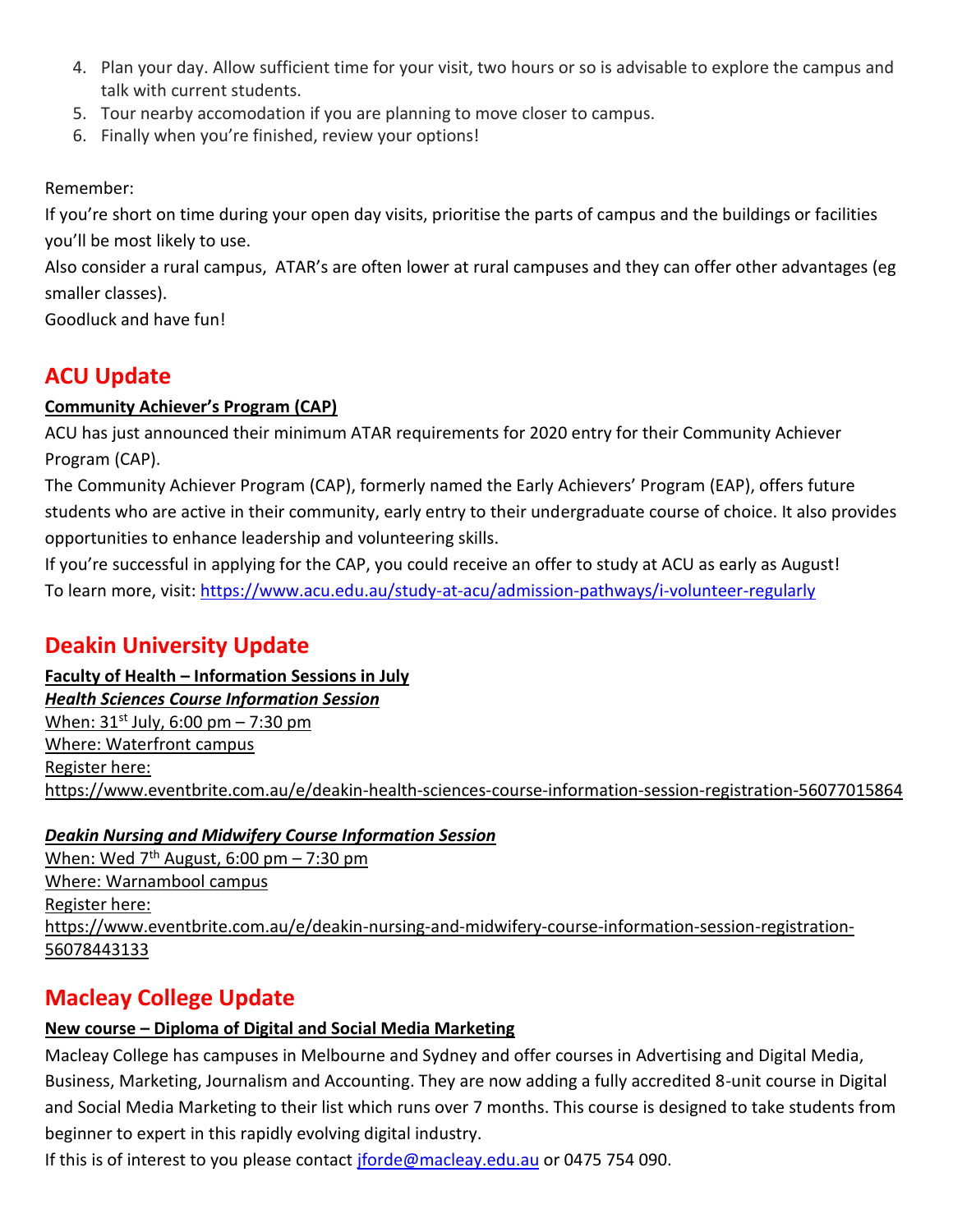## **Swinburne Update**

#### **New course – Bachelor of Laws/Bachelor of Criminal Justice and Criminology**

This double degree is ideal for those who want to specialise in criminal prosecution, criminal defence or government policy development. To find out more, visit and/or enquire further at Swinburne's open day. [https://www.swinburne.edu.au/study/course/Bachelor-of-Laws-Bachelor-of-Criminal-Justice-and-](https://www.swinburne.edu.au/study/course/Bachelor-of-Laws-Bachelor-of-Criminal-Justice-and-Criminology/?c=noread)[Criminology/?c=noread](https://www.swinburne.edu.au/study/course/Bachelor-of-Laws-Bachelor-of-Criminal-Justice-and-Criminology/?c=noread)

## **University of Melbourne Update**

#### **'Cyber Security' study options at UOM**

The cyber security courses offered at UOM have been approved by and partnered with the Federal Government. This partnership ensures that UOM is actively informed about the future of cybersecurity in Australia.

There are two areas students can pursue after completion of their undergraduate degree, the technical world with the Master of Information Technology (MIT) or focus on business, policy and governance with the Master of Information Systems (MIS).

To read more on these specialist areas follow the following links:

MIT [-https://study.unimelb.edu.au/find/courses/graduate/master-of-information-technology/](https://study.unimelb.edu.au/find/courses/graduate/master-of-information-technology/)  $MIS -$ 

<https://study.unimelb.edu.au/find/courses/graduate/master-of-information-systems/>

## **Victoria University Update**

#### **Vet Discovery Day**

You can explore the VET courses on offer and the associated career opportunities at the VU Polytechnic VET discovery day. You will gain some insight into the range of VET courses offered, including areas in health, trades, beauty, hospitality, technology and more.

[www.vupolytechnic.edu.au/vet-schools](http://www.vupolytechnic.edu.au/vet-schools)

For more information and to register, go to: [www.vupolytechnic.edu.au/events/vet-discovery-day](http://www.vupolytechnic.edu.au/events/vet-discovery-day)

## **Open Days 2019**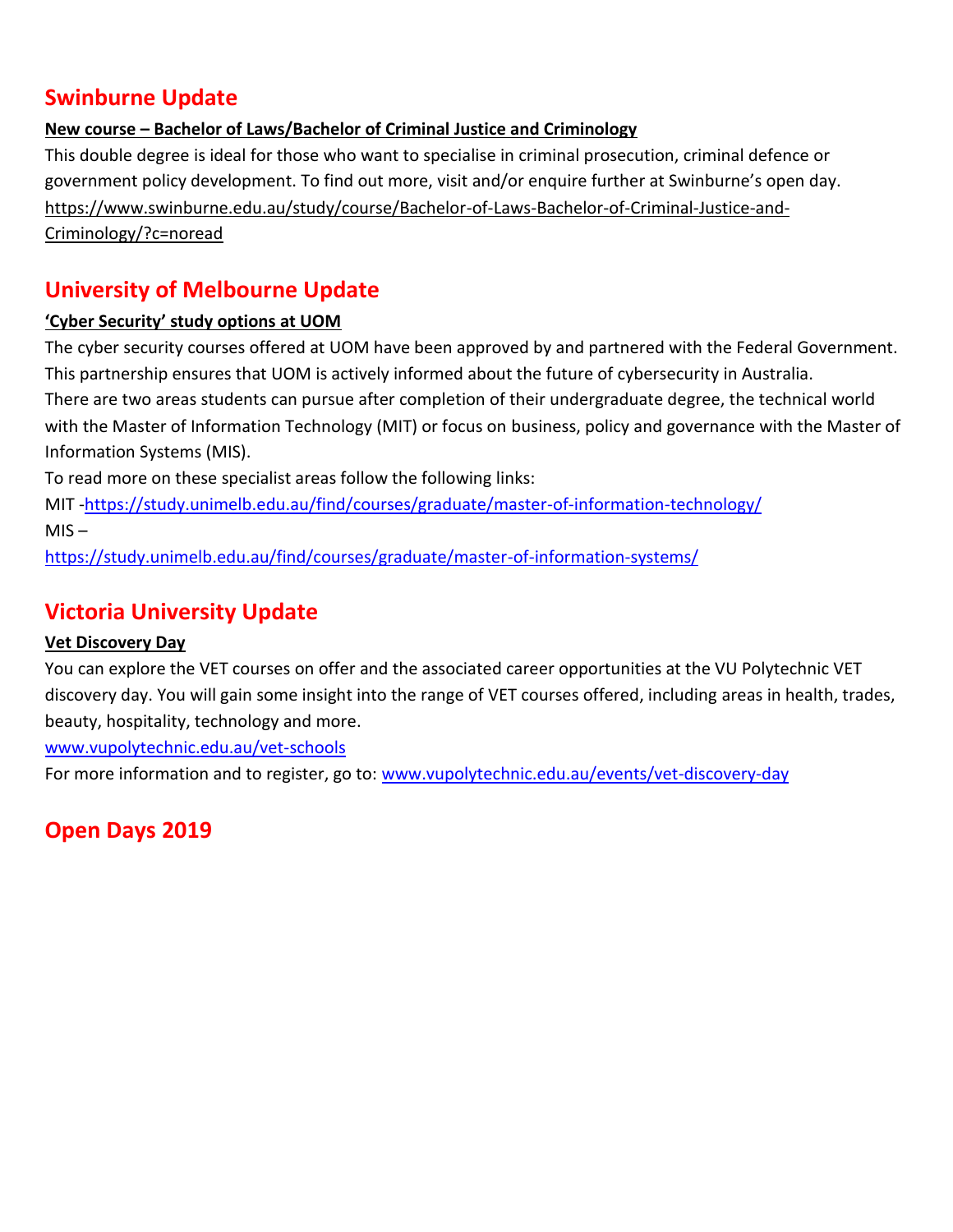

No. 10: 21 July, 2019

| <b>INSTITUTION</b>                           | <b>DATE</b>          | <b>TIME</b>  | <b>CONTACT DETAILS</b>                 |
|----------------------------------------------|----------------------|--------------|----------------------------------------|
| <b>Australian Catholic University</b>        |                      |              | 1300 ASK ACU                           |
| <b>Melbourne Campus</b>                      | <b>Sun 11</b>        | $10am - 3pm$ | Email:                                 |
| <b>Ballarat Campus</b>                       | Aug                  | $10am - 2pm$ | https://www.acu.edu.au/student-        |
|                                              | <b>Sun 25</b>        |              | life/experience-uni-before-you-        |
|                                              | Aug                  |              | start/open-day                         |
| <b>Box Hill Institute of TAFE</b>            |                      |              | 1300 269 445                           |
| <b>Box Hill Campus</b>                       | <b>Sun 25</b>        | $10am - 3pm$ | www.boxhill.edu.au/openday             |
| Lilydale Campus                              | Aug                  | $10am - 3pm$ |                                        |
|                                              | <b>Sun 15</b>        |              |                                        |
|                                              | Sep                  |              |                                        |
| <b>Chisholm Institute</b>                    |                      |              | 1300 244 746                           |
| Dandenong                                    | <b>Mon 16</b>        | 5pm - 7pm    | https://www.chisholm.edu.au/open       |
|                                              | Dec                  |              |                                        |
| <b>Deakin College</b>                        |                      |              |                                        |
| Geelong Campus (Waurn Ponds &                | <b>Sun 18</b>        | $9am - 3pm$  | 1800 334 733                           |
| Waterfront)                                  | Aug                  | $9am - 3pm$  | http://openday.deakin.edu.au/          |
| Melbourne (Burwood) Campus                   | <b>Sun 25</b>        |              |                                        |
| <b>Deakin University</b>                     | Aug                  | $9am - 3pm$  |                                        |
| Geelong Campus (Waurn Ponds &                |                      | $9am - 3pm$  |                                        |
| Waterfront)                                  | <b>Sun 18</b>        | $10am - 2pm$ |                                        |
| Melbourne Burwood                            | Aug                  |              |                                        |
| Warnambool                                   | <b>Sun 25</b>        |              |                                        |
|                                              | Aug                  |              |                                        |
|                                              | Sun 4 Aug            |              |                                        |
| <b>Federation University of Australia</b>    |                      |              | 1800 333 864                           |
|                                              |                      |              | https://federation.edu.au/openday      |
| <b>JMC Academy</b>                           | Sat 24 Aug           |              | 1300 410 311                           |
|                                              |                      |              | https://www.jmcacademy.edu.au/even     |
|                                              |                      |              | ts/open-days                           |
| La Trobe College                             |                      |              | 1300 135 045                           |
| Melbourne (Bundoora)                         | Sun 4 Aug            |              | https://www.latrobecollegeaustralia.ed |
| La Trobe University                          |                      |              | u.au/                                  |
| <b>Shepparton Campus</b>                     | Fri 2 Aug            | $3pm - 7pm$  |                                        |
| Melbourne (Bundoora) Campus                  | Sun 4 Aug            | $10am - 4pm$ | https://www.latrobe.edu.au/openday     |
| Albury-Wodonga                               | <b>Sun 18</b>        | 10am - 2pm   |                                        |
| Mildura Campus                               | Aug Sun              | 4pm - 7pm    |                                        |
| <b>Bendigo Campus</b>                        | 14 Aug               | 10am - 3pm   |                                        |
|                                              | <b>Sun 25</b>        |              |                                        |
|                                              | Aug                  |              |                                        |
| <b>Macleay College (Collins Street Melb)</b> | Sun $11^{\text{th}}$ | $9.30am -$   | https://www.macleay.edu.au/openday-    |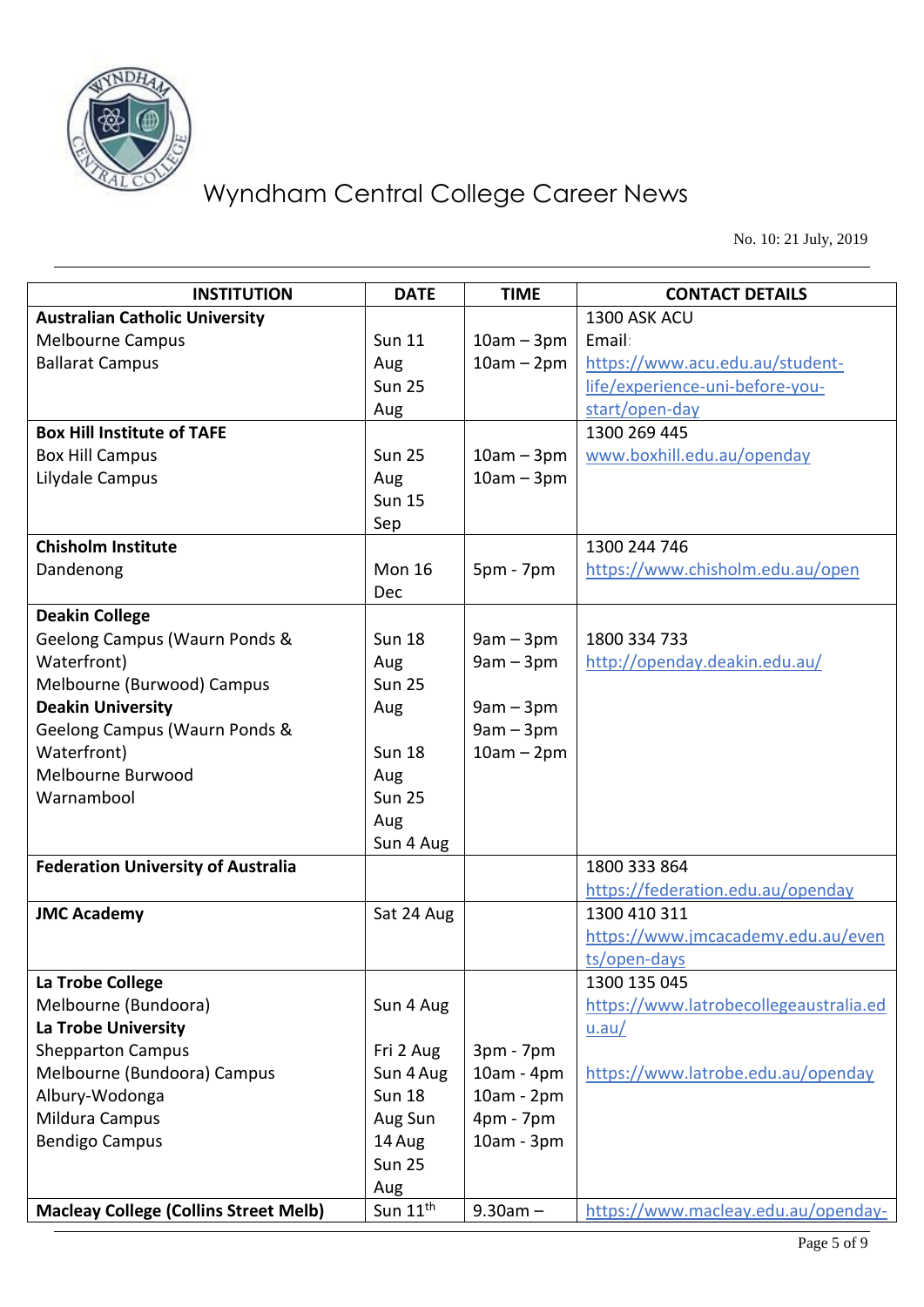

No. 10: 21 July, 2019

|                                                 | Aug           | 1pm          | melbourne                            |
|-------------------------------------------------|---------------|--------------|--------------------------------------|
| <b>Melbourne Polytechnic</b>                    |               |              | 9269 1200                            |
| <b>Preston Campus</b>                           | <b>Sun 18</b> | $10am - 3pm$ | https://www.melbournepolytechnic.ed  |
|                                                 | Aug           |              | u.au/open-day                        |
| MIT (Melbourne Institute of Technology)         | Sat 17th      | $10am - 2pm$ | http://mit.edu.au/open-day           |
|                                                 | Aug           |              |                                      |
| <b>Monash University</b>                        |               |              | 1800 666 274                         |
| Peninsula Campus                                | Sat 3 Aug     | $10am - 3pm$ | https://www.monash.edu/open-day      |
| Clayton & Caulfield Campuses                    | Sun 4 Aug     | $10am - 4pm$ |                                      |
| Parkville Campus                                | <b>Sun 18</b> | $10am - 3pm$ |                                      |
|                                                 | Aug           |              |                                      |
| <b>RMIT</b>                                     |               |              | 9925 2260                            |
| <b>Bundoora</b>                                 | Sun 4 Aug     | $10am - 4pm$ | https://openday.rmit.edu.au/         |
| City & Brunswick Campuses                       | <b>Sun 11</b> | $10am - 4pm$ |                                      |
|                                                 | Aug           |              |                                      |
| <b>Swinburne University</b>                     |               |              | 1300 SWINBURNE                       |
| Hawthorn                                        | <b>Sun 28</b> | $10am - 4pm$ | https://www.swinburne.edu.au/        |
|                                                 | July          |              |                                      |
| <b>University of Melbourne</b>                  |               |              | 1800 801 662                         |
| Parkville                                       | <b>Sun 18</b> | $10am - 4pm$ | https://openday.unimelb.edu.au/      |
| Dookie                                          | Aug           | $10am - 4pm$ |                                      |
| Werribee                                        | <b>Sun 22</b> | $10am - 4pm$ |                                      |
|                                                 | Sep           |              |                                      |
|                                                 | Sun 20 Oct    |              |                                      |
| <b>Victoria University</b>                      |               |              | 1300 171 755                         |
|                                                 |               |              | https://openday.vu.edu.au/           |
| <b>William Angliss Institute of TAFE (City)</b> | Sat 3 Aug     | $10am - 3pm$ | 1300 ANGLISS                         |
|                                                 |               |              | http://www.angliss.edu.au            |
| <b>SAE Creative Media Institute</b>             | <b>Sun 11</b> | $10am - 2pm$ | https://sae.edu.au/news-and-         |
|                                                 | Aug           |              | events/events                        |
| <b>Collarts</b>                                 | Sat 31st      | $10am - 3pm$ | https://www.collarts.edu.au/open-day |
|                                                 | Aug           |              |                                      |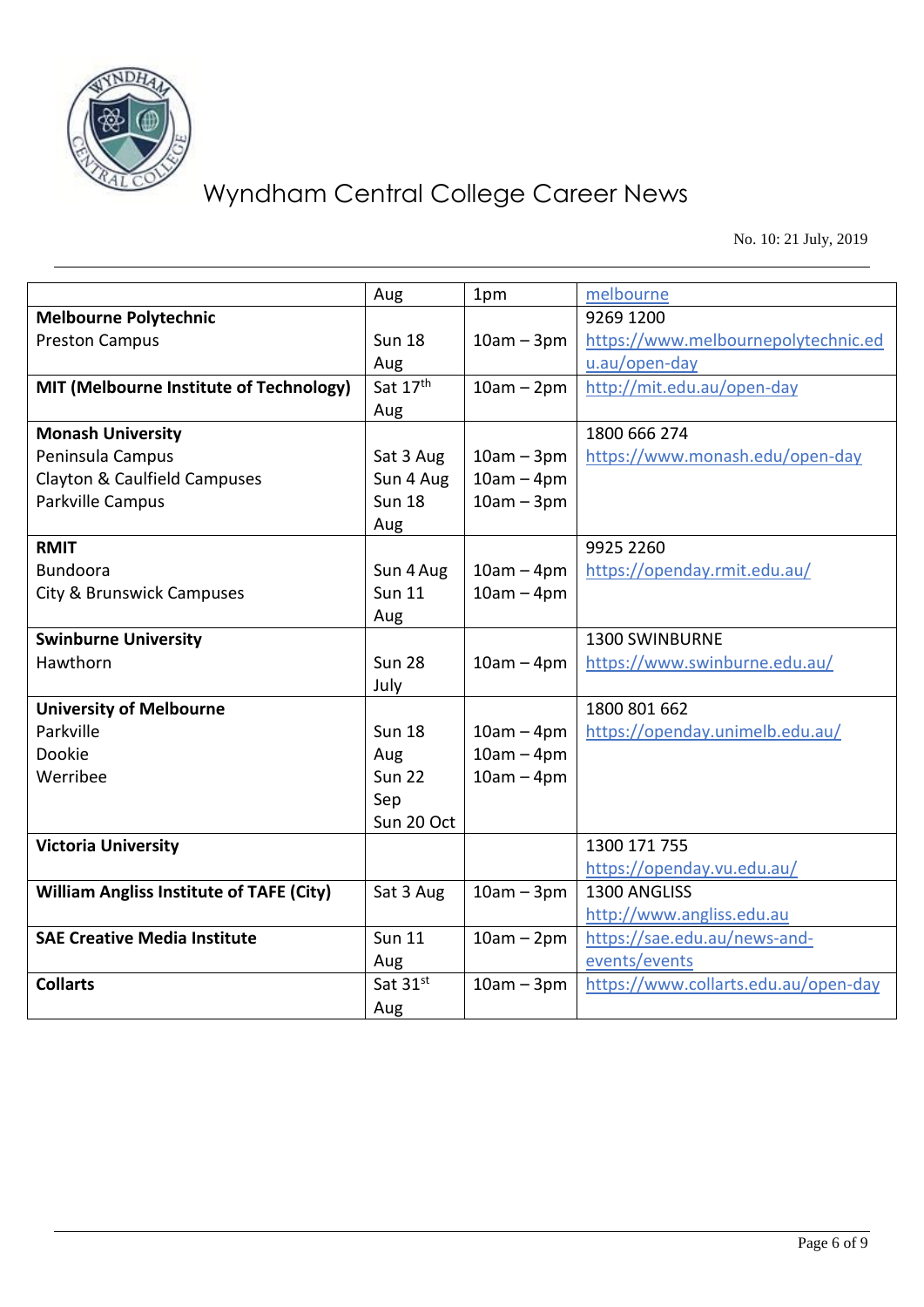

No. 10: 21 July, 2019

## **Career Focus – Graphic Designer**

Graphic Designers produce visual communications, including art and layouts of text for reproduction in print and electronic media such as magazines, newspapers, books and websites, as well as image designs for corporate identity programmes, exhibitions and advertising. Graphic designers may specialise in a number of fields including; brand and identity strategy, digital and web-based design, television, film and computer graphics, set and exhibition design, corporate design, book and magazine design, and advertising and illustration. They may progress to positions such as design directors, art directors or creative directors. The Australian Government projects that graphic designers, web designers and illustrators will see a 12.6% increase in employment opportunities within the next 5 years\*.

Graphic designers:

- Talk to clients to get a clear understanding of their visual communication requirements and develop 'roughs' (sketches).
- Prepare comprehensive layouts of the design using techniques such as photography, illustration and computer-generated imagery.
- Identify communication problems and develop visual solutions.
- Present and propose designs to clients for approval.
- Prepare designs for print or digital publication and signage.
- Design and set up exhibitions for advertising or educational purposes.
- Supervise all design production stages, including arranging and supervising printing.

Graphic designers may work as members of a design team in design studios or advertising agencies, or alone undertaking consultancy or freelance work.

To be an advertising graphic designer, it is helpful to:

- Be creative and imaginative.
- Understand colour and form.
- Be able to work under pressure and meet deadlines.
- Have good communication skills.
- Have good marketing abilities.
- Be able to work as part of a team.

To become a graphic designer, you usually have to complete a VET qualification. Applicants may be required to attend an interview and/or submit a folio of work. As subjects and prerequisites can vary between institutions, you should contact your chosen institution for more information.

Entry into this occupation may be improved if you have a degree in graphic design or a related area such as digital media or visual communication design. To get into these courses, you usually need to gain your Senior Secondary Certificate of Education. Prerequisite subjects, or assumed knowledge, in one or more of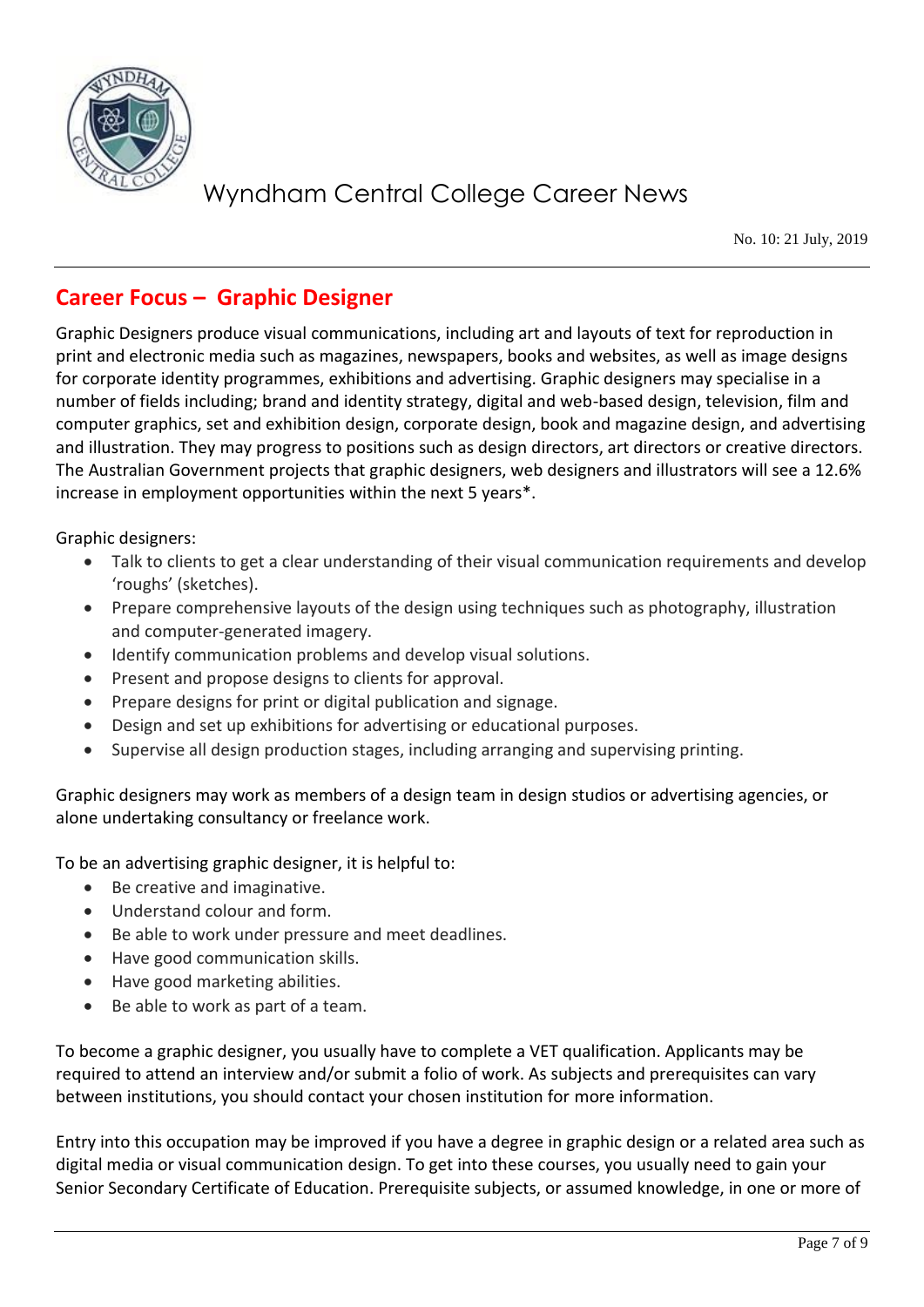

No. 10: 21 July, 2019

English and a visual arts or design subject are normally required. Applicants may also be required to attend an interview and/or submit a folio of work.

• Below is a list of the courses and tertiary study options in Victoria:

| <b>Certificate's, Diploma's &amp; Advanced Diploma's</b> |                  |                                                |                 |             |  |
|----------------------------------------------------------|------------------|------------------------------------------------|-----------------|-------------|--|
| <b>Institution</b>                                       | <b>Campus</b>    | <b>Course</b>                                  | <b>Duration</b> | <b>ATAR</b> |  |
| <b>Box Hill Institute</b>                                | <b>Box Hill</b>  | Advanced Diploma of Graphic Design             | 1 Year          | <b>NA</b>   |  |
|                                                          |                  | (VET)                                          |                 |             |  |
| <b>Chisholm Institute</b>                                | Dandenong        | Diploma of Graphic Design (VET)                | 1 Year          | <b>NA</b>   |  |
| <b>CQ University</b>                                     | Online           | Diploma of Digital Media                       | 1 Year          | <b>NA</b>   |  |
| <b>Federation University</b>                             | <b>Ballarat</b>  | Diploma of Graphic Design (VET)                | 1 Year          | <b>NA</b>   |  |
|                                                          |                  | Diploma of Graphic Design (VET)                | 1 Year          | <b>NA</b>   |  |
|                                                          |                  | Advanced Diploma of Graphic Design             | 1 Year          | <b>NA</b>   |  |
|                                                          |                  | (VET)                                          |                 |             |  |
|                                                          | Mount Helen      | Certificate IV in Digital Media                | 1 Year          | <b>NA</b>   |  |
|                                                          | (Ballarat)       | Technologies (VET)                             |                 |             |  |
|                                                          |                  | Diploma of Digital Media Technologies          | 1 Year          | <b>NA</b>   |  |
|                                                          |                  | (VET)                                          |                 |             |  |
| <b>Holmesglen Institute</b>                              | Chadstone        | Certificate IV in Design (VET)                 | 1 Year          | <b>NA</b>   |  |
| <b>JMC Academy</b>                                       | Melbourne        | Diploma of Design (Visual                      | 8 mths          | <b>NA</b>   |  |
|                                                          |                  | Communication)                                 |                 |             |  |
| <b>Latrobe College of Art and</b>                        | Collingwood      | Diploma of Graphic Design (VET)                | 1 Year          | <b>NA</b>   |  |
| <b>Design</b>                                            |                  |                                                |                 |             |  |
| <b>Melbourne Polytechnic</b>                             | Fairfield        | Diploma of Graphic Design (VET)                | 1 Year          | <b>NA</b>   |  |
|                                                          |                  | Advanced Diploma of Graphic Design             | 1 Year          | <b>NA</b>   |  |
|                                                          |                  | (VET)                                          |                 |             |  |
|                                                          | Collingwood      | Certificate IV in Screen and Media (VET)       | 1 Year          | <b>NA</b>   |  |
|                                                          |                  | Advanced Diploma of Screen and Media           | 2 Year          | <b>NA</b>   |  |
|                                                          |                  | (VET)                                          |                 |             |  |
| <b>RMIT University</b>                                   | <b>Brunswick</b> | Diploma of Graphic Design (VET)                | 1 Year          | <b>NA</b>   |  |
|                                                          | City             | Diploma of Digital Media Technologies<br>(VET) | 1 Year          | <b>NA</b>   |  |
|                                                          |                  | Advanced Diploma of Screen and Media           | 1 Year          | <b>NA</b>   |  |
|                                                          |                  | (Interactive Media) (VET)                      |                 |             |  |
| <b>Swinburne University of</b>                           | Hawthorn         | Diploma of Graphic Design (VET)                | 1.5             | <b>NA</b>   |  |
| <b>Technology</b>                                        |                  |                                                | Years           |             |  |
| <b>SAE Creative Media Insitute</b>                       | Melbourne        | Diploma of Graphic Design                      | 7 mths          | <b>NA</b>   |  |
| <b>Torrens University</b>                                | Melbourne &      | Diploma of Graphic Design                      | 1 Year          | <b>NA</b>   |  |
|                                                          | Online           |                                                |                 |             |  |